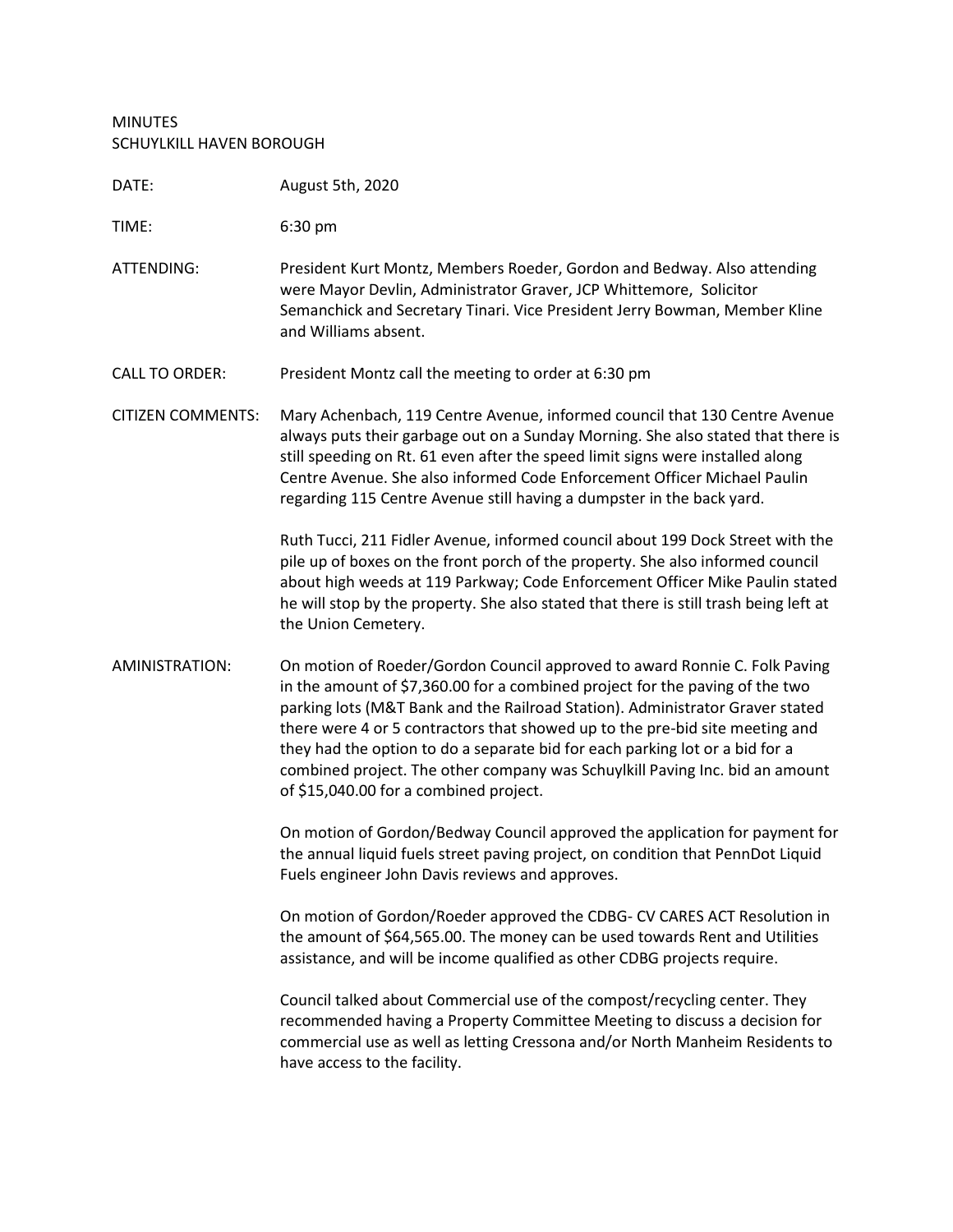On motion of Bedway/Roeder Council approved to allow Administrator Graver increase the salary for Borough Secretary.

CITIZEN COMMENTS: Mary Achenbach also stated that trucks are making a left hand turn from Centre Avenue onto Dock Street when the turn sign is lit not allowing a left hand turn.

> Ruth Tucci also questioned where the fountain at Stoyer's Dam is. Administrator Graver stated the fountain is out for repairs.

OTHER BUSINESS: Member Roeder thanked Mayor Devlin for his help with the starting phases for the Amphitheater. Member Roeder also stated that the Island Committee will be canceling Island Fest this year and that they will be holding night at the Races on August 15<sup>th</sup>. Member Roeder also thanked Borough Secretary for getting all the needed ordinances to General Code, and they will be presenting council with a proposal in the near future.

> Mayor Devlin stated that the Make-A-Wish softball tournament was held last weekend on the Island and that it was a good successful event.

President Montz welcomed our new JCP Josh Whittemore to Council. President Montz asked if the Highway committee can get together to send a letter to Penndot regarding Dock & Main Street, as well as the Tar & Chip done on Main Street by the High School.

JCP Whittemore informed council about the schools plan for back to school. The school will split grades 6-12 by last names into two groups to do 2 days for each group for in school learning and 1 day for both groups for online. K-5 will be going all day in school learning.

ADJOURN: There being no further business, the meeting adjourned at 7:01pm on motion of Roeder/Gordon.

Respectfully Submitted:

Kaitlyn Tinari Borough Secretary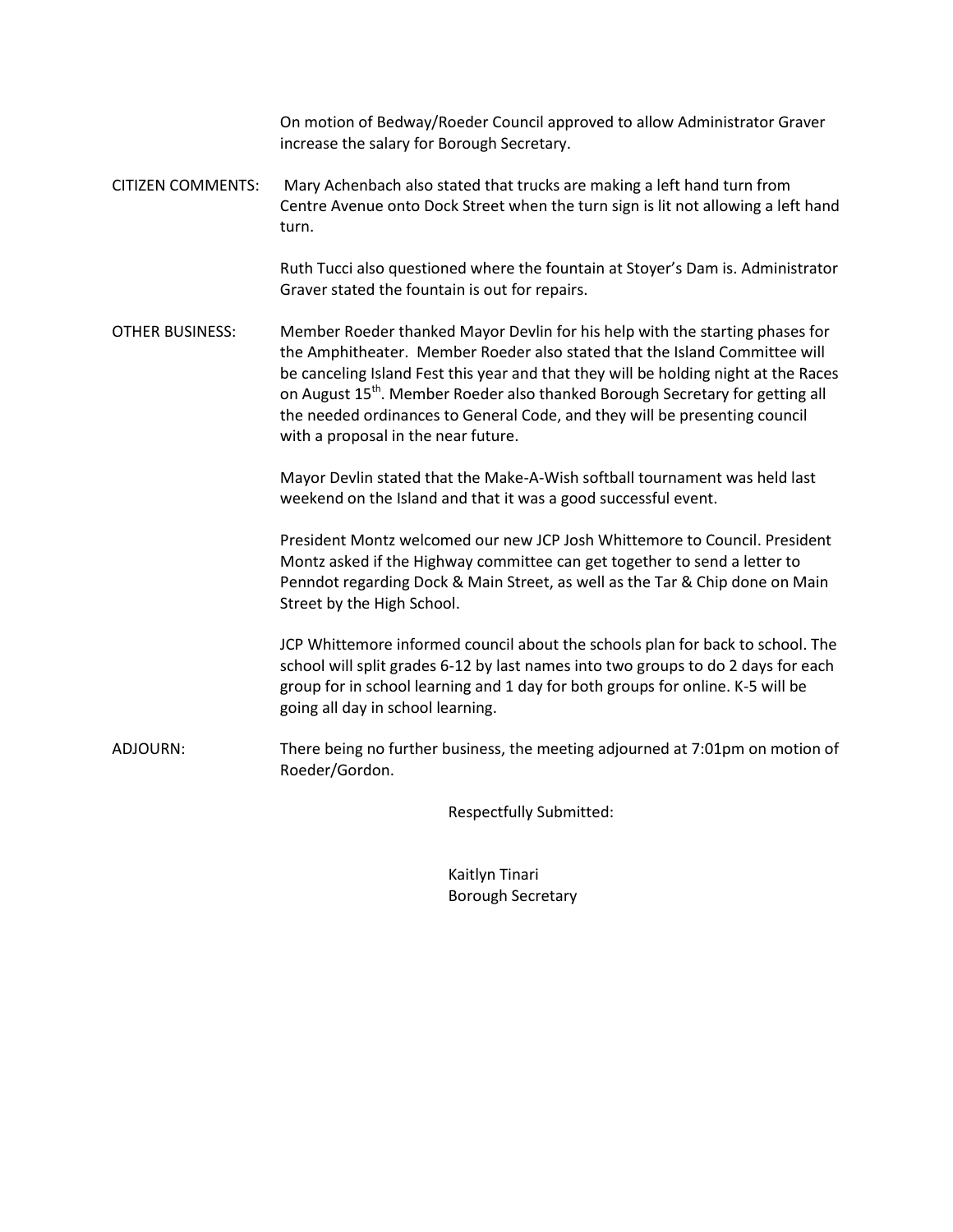## MINUTES SCHUYLKILL HAVEN BOROUGH

| DATE:                    | August 19, 2020                                                                                                                                                                                                                                            |
|--------------------------|------------------------------------------------------------------------------------------------------------------------------------------------------------------------------------------------------------------------------------------------------------|
| TIME:                    | 6:30 pm                                                                                                                                                                                                                                                    |
| PLACE:                   | Island Park Pavilion, Schuylkill Haven                                                                                                                                                                                                                     |
| ATTENDING:               | President Kurt Montz, VP Jerry Bowman, Members Gordon, Bedway and<br>Roeder. Also present were Mayor Devlin, JCP Whittemore, Administrator<br>Graver, Solicitor Semanchick, and Secretary Tinari. Members William and Kline<br>were absent due to working. |
| <b>CALL TO ORDER:</b>    | President Montz called the meeting to order at 6:30 pm with the pledge of<br>allegiance followed by a prayer.                                                                                                                                              |
| <b>CITIZEN COMMENTS:</b> | None                                                                                                                                                                                                                                                       |
| MINUTES:                 | On motion of Roeder/Gordon the minutes from July 15th meeting were<br>approved.                                                                                                                                                                            |
| <b>TAX COLLECTOR:</b>    | The Tax Collector's report in the amount of \$12,204 was approved on motion of<br>Bowman/Gordon.                                                                                                                                                           |
| <b>TREASURER'S RPT:</b>  | Gloria Ebling, Treasurer, presented Council with the July 2020 Treasurers'<br>report. On motion of Bowman/Roeder Council approved this report.                                                                                                             |
| <b>BILLS:</b>            | The following bills were approved for payment on motion of Roeder/Gordon:<br>General \$336,751.56; Electric \$489,500.43; Water \$145,331.65; Sewer<br>\$135,979.95 for a total of \$1,107,563.59                                                          |
| <b>CORRESPONDENCE:</b>   | On motion of Roeder/Bowman Council approved a request from Council of<br>Churches re: CROP walk to be held on October 4 <sup>th</sup>                                                                                                                      |
| ADMINISTRATION:          | On motion of Gordon/Roeder Council approved the July transfers. Council Vice<br>President Bowman stated that SCCOG funds are low.                                                                                                                          |
|                          | On motion of Roeder/Bowman Council approved the Borough's contribution<br>with the Welcome Wagon Program which consists of 6 months of utilities paid<br>for by the Borough.                                                                               |
|                          | Council was presented with a codification proposal with much discussion council<br>decided to table this decision till next meeting to have someone from General<br>Code come to the meeting to answer more questions.                                     |
|                          | Recreation Director Ryan Wehr recognized Ty Murray for his Eagle Scout project<br>at the Willow Street Playground.                                                                                                                                         |